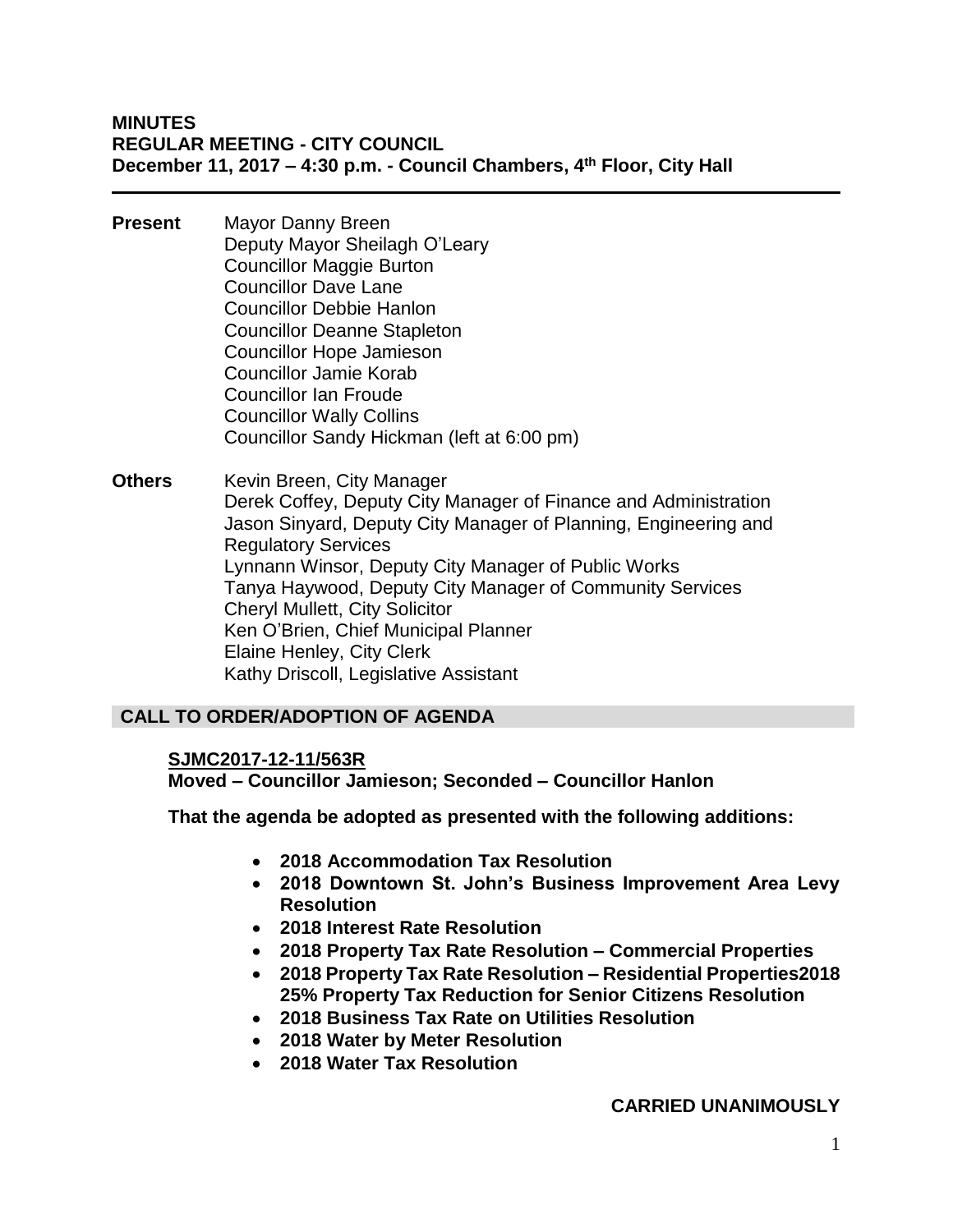### **ADOPTION OF MINUTES**

### **SJMC2017-12-11/564R Moved – Councillor Lane; Seconded – Councillor Collins**

#### **That the minutes of December 4, 2017 be adopted.**

### **CARRIED UNANIMOUSLY**

Deputy Mayor O'Leary referenced her request to amend the minutes of the November 27, 2017 meeting referencing child minding for Council as well as staff at Public Meetings. She then made the following motion:

**SJMC2017-12-11/565R Moved – Deputy Mayor O'Leary; Seconded – Councillor Burton**

**To rescind her amendment to the minutes of November 27, 2017 referencing child minding and further to adopt the original minutes as had been presented.**

### **CARRIED UNANIMOUSLY**

#### **BUDGET 2018**

Councillor Lane presented the Budget 2018. He advised the review of the budget netted significant savings for the City totaling over \$13 million. He referenced Continuous Improvement training for City staff which will add value to the services the City provides.

He noted a balanced budget of \$294,591,088 for 2018 which represents a marginal increase of 0.1% increase over 2017 and further does not require a change in mil rates.

**SJMC2017-12-11/566R Moved – Councillor Lane; Seconded – Councillor Collins**

**To adopt Budget 2018 as presented with the attached resolutions:** *Link to Website*

- **2018 Accommodation Tax Resolution**
- **2018 Downtown St. John's Business Improvement Area Levy Resolution**
- **2018 Interest Rate Resolution**
- **2018 Property Tax Rate Resolution – Commercial Properties**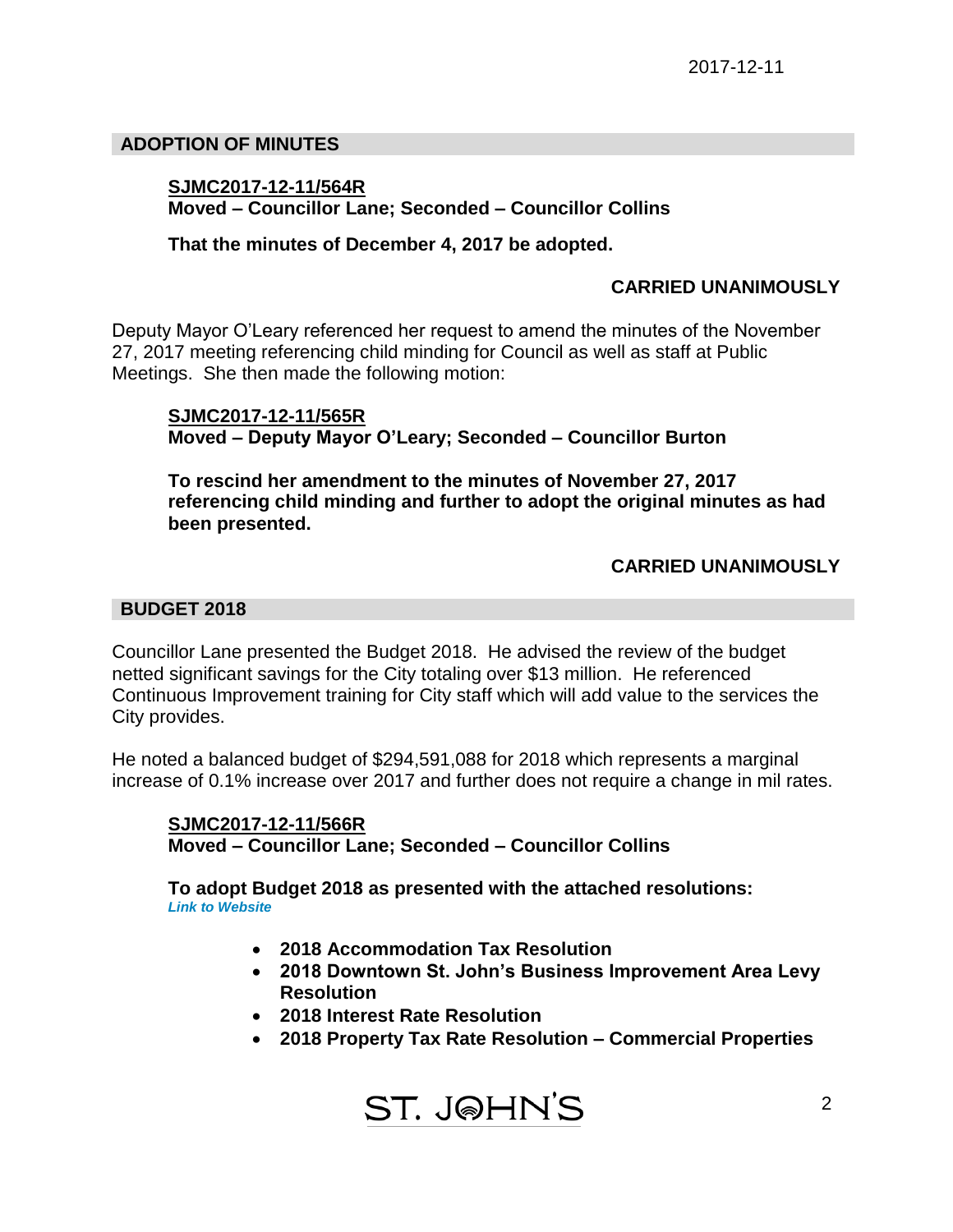- **2018 Property Tax Rate Resolution – Residential Properties2018 25% Property Tax Reduction for Senior Citizens Resolution**
- **2018 Business Tax Rate on Utilities Resolution**
- **2018 Water by Meter Resolution**
- **2018 Water Tax Resolution**

All members present outlined their reasons for either supporting or rejecting the budget, after which time, the question of the motion was called.

### **CARRIED WITH COUNCILLORS FROUDE, BURTON AND JAMIESON DISSENTING**

### **BUSINESS ARISING FROM THE MINUTES**

### **NOTICES PUBLISHED**

• An application was received by the City to develop semi-detached dwellings (2) units) at **69 & 71 Charter Avenue** as part of a larger development that started at 55 Charter Avenue.

**SJMC2017-12-11/567R Moved – Councillor Burton; Seconded – Councillor Korab**

**That Council approve the above noted application at 67 & 71 Charter Avenue subject to all applicable City requirements.**

# **CARRIED UNANIMOUSLY**

 A Discretionary Use application has been submitted requesting permission to change the occupancy of **7-9 Queen Street** from a Restaurant to a Lounge**.**

**SJMC2017-12-11/568R Moved – Councillor Burton; Seconded – Deputy Mayor O'Leary**

**That Council defer the above noted application at 7-9 Queen Street to allow the applicant an opportunity to provide additional information.**

# **CARRIED UNANIMOUSLY**

 A Discretionary Use application has been submitted requesting permission to use **3220 Trans-Canada Highway** to expand the Harbour Arterial Mineral Workings Area**.**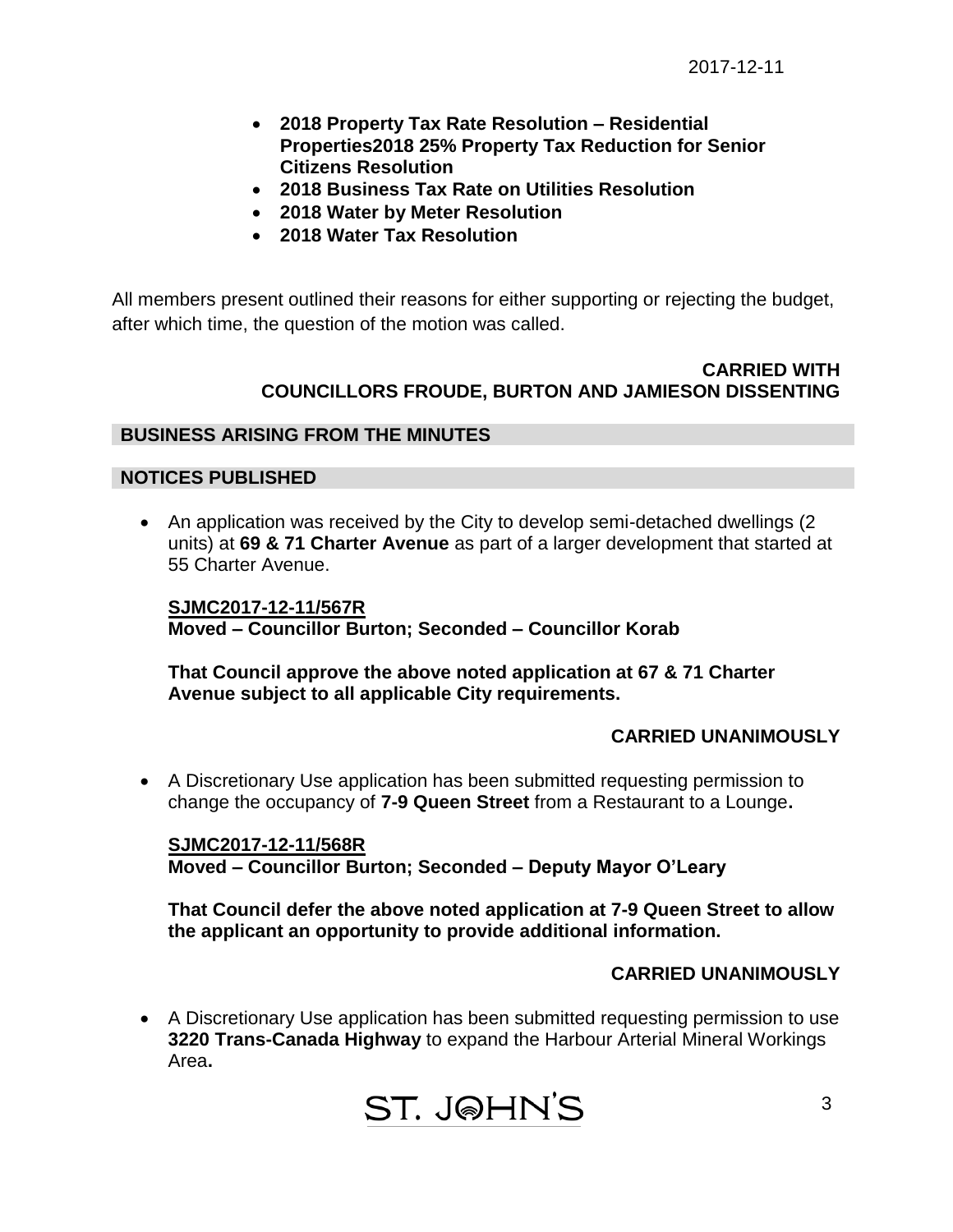**SJMC2017-12-11/569R Moved – Councillor Burton; Seconded – Councillor Froude**

**That Council defer the above noted application at 3220 Trans-Canada Highway to allow for an environmental assessment.**

# **CARRIED UNANIMOUSLY**

# **COMMITTEE REPORTS**

#### **Development Committee Report – December 5, 2017**

*Link to Report*  Council considered the above noted report and the recommendations therein.

 **Crown Land Permission to Upgrade a Private Road CRW1700006 41B Sugarloaf Place Fisheries, Forestry & Agrifood Agency**

**SJMC2017-12-11/570R Moved - Councillor Burton; Seconded – Councillor Lane**

**That Council approve the Crown Land Permission referral subject to a Development Application being made and providing all necessary documents for review and approval.**

#### **CARRIED UNANIMOUSLY**

#### **DEVELOPMENT PERMITS LIST**  *Link to List*

Council considered as information, the above noted for the period November 30, 2017 to December 6, 2017.

#### **BUILDING PERMITS LIST**

*Link to List*

Council considered, for approval, the above noted for the period dated November 30,

2017 to December 6, 2017.

#### **SJMC2017-12-11/571R**

**Moved – Councillor Stapleton; Seconded – Councillor Hanlon**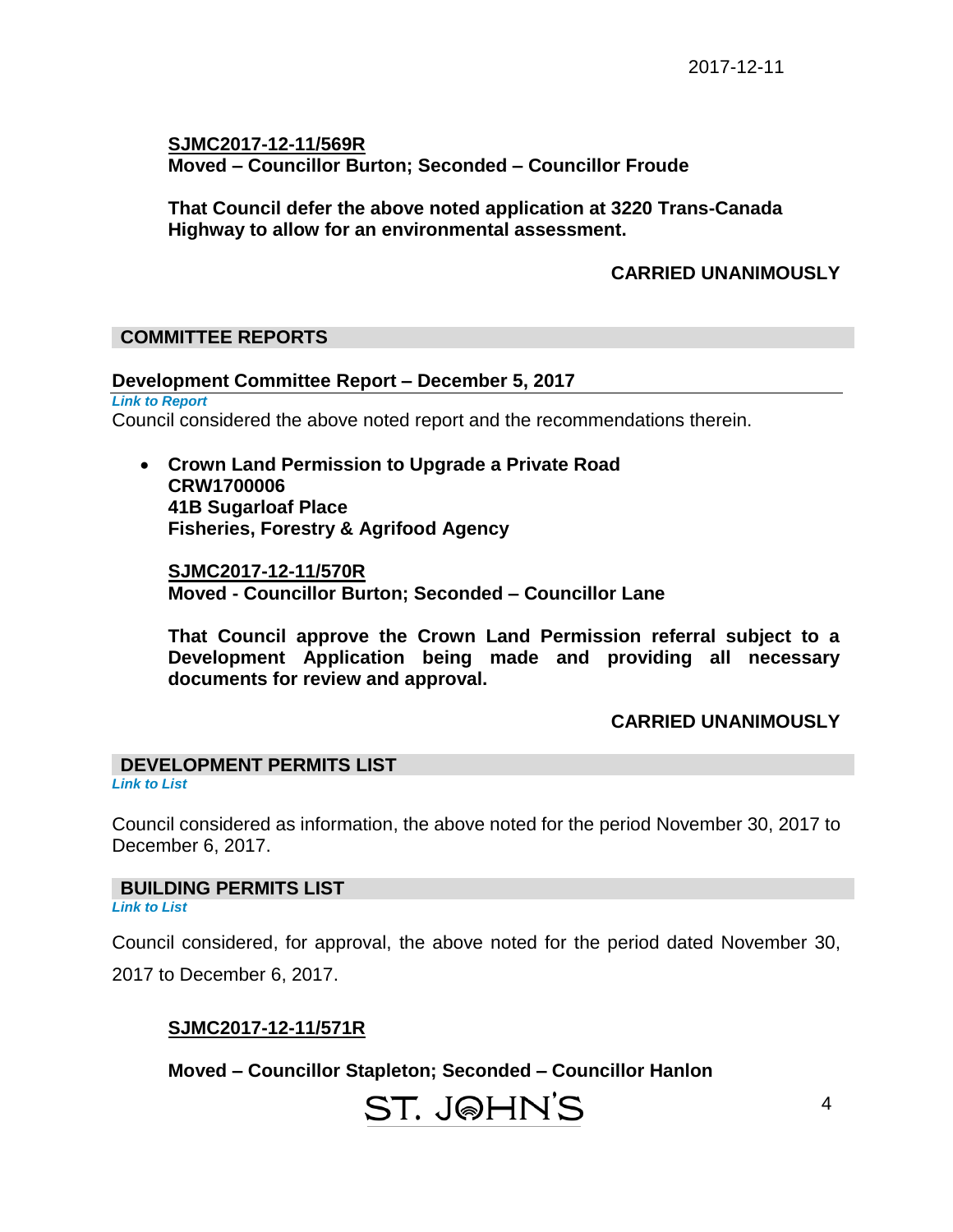**That the building permits list dated November 30, 2017 – December 6, 2017 be adopted as presented.**

# **CARRIED UNANIMOUSLY**

### **REQUISITIONS, PAYROLLS AND ACCOUNTS**

*Link to Memo*

Council considered the requisitions, payrolls and accounts for the week ending December

6, 2017.

**SJMC2017-12-11/572R Moved – Councillor Hanlon; Seconded – Councillor Burton**

**That the requisitions, payrolls and accounts for the week ending December 6, 2017 in the amount of \$ 4,479,170.98 be approved as presented.**

**CARRIED UNANIMOUSLY**

#### **TENDERS/RFPS**

### **Council Approval for Tender 2017239 – VMWare (Renewal)**

Council considered the above noted.

 **SJMC2017-12-11/573R Moved – Councillor Hickman; Seconded – Councillor Lane**

**That the tender be awarded to the lowest bidder meeting specifications Powerland Computers in the amount of \$40,621.93, as per the Public Tendering Act.**

**This contract is for a one year period with the option to extend for one additional year.**

**(Including Taxes HST.)**

**CARRIED UNANIMOUSLY**

# **Council Approval for Contract Award without Tender Invitation – Key2Act**

Council considered the above noted.

 **SJMC2017-12-11/574R Moved – Councillor Burton; Seconded – Councillor Froude**ST. J@HN'S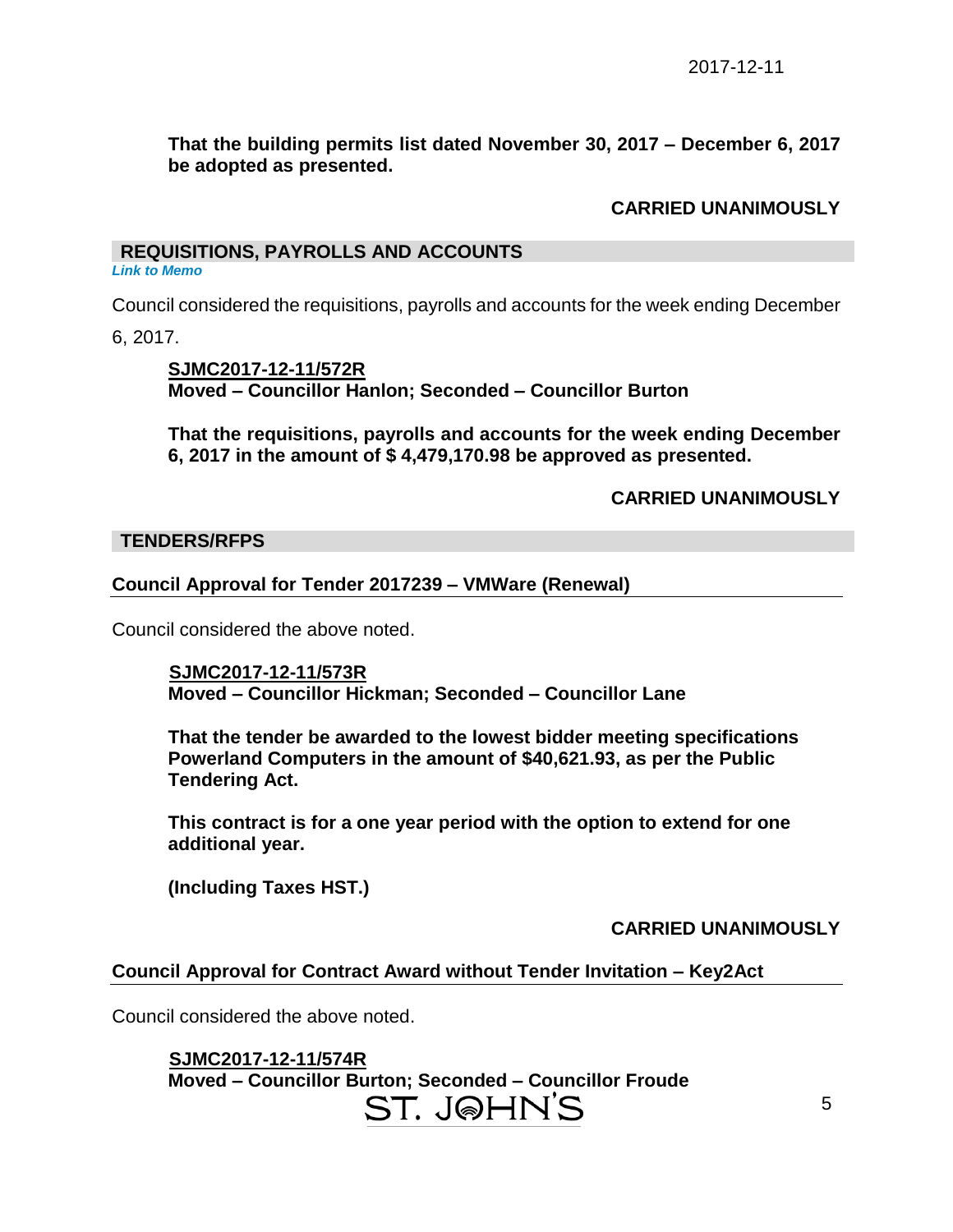**That the contract be awarded, as per Deputy City Manager – Finance & Administration, to Key2Act who is the sole supplier of the software licensing and maintenance for the Wennsoft software program used by the City. The cost is \$46,138.00 (USD) and as of December 5, 2017 was \$ 58,502.98 (CAD).**

**Taxes are not included in the quoted price.**

# **CARRIED UNANIMOUSLY**

**Council Approval - Tender 2017229 – Security Services Robin Hood Bay Waste Facility**

Council considered the above noted.

 **SJMC2017-12-11/575R Moved – Councillor Korab; Seconded – Councillor Stapleton**

**That the tender be awarded to the lowest bidder meeting all specifications, Scarlet East Coast Security Ltd. in the amount of \$130,812.50., as per the Public Tendering Act.**

**(Including Taxes HST.)**

# **CARRIED UNANIMOUSLY**

# **NOTICES OF MOTION, RESOLUTIONS, QUESTIONS AND PETITIONS**

#### **OTHER BUSINESS**

# **3-1-1 Call Centre Services from 11PM (23:00) to 7AM (07:00) & Statutory Holidays**

Council considered the above noted Decision Note.

**SJMC2017-12-11/576R Moved – Councillor Hickman; Seconded – Councillor Stapleton**

**That Council approve outsourcing call answering services to 3-1-1 from January to June 2018 as a six month pilot project between the hours of 11 PM to 7 AM seven days per week plus all statutory holidays (24 hr).**